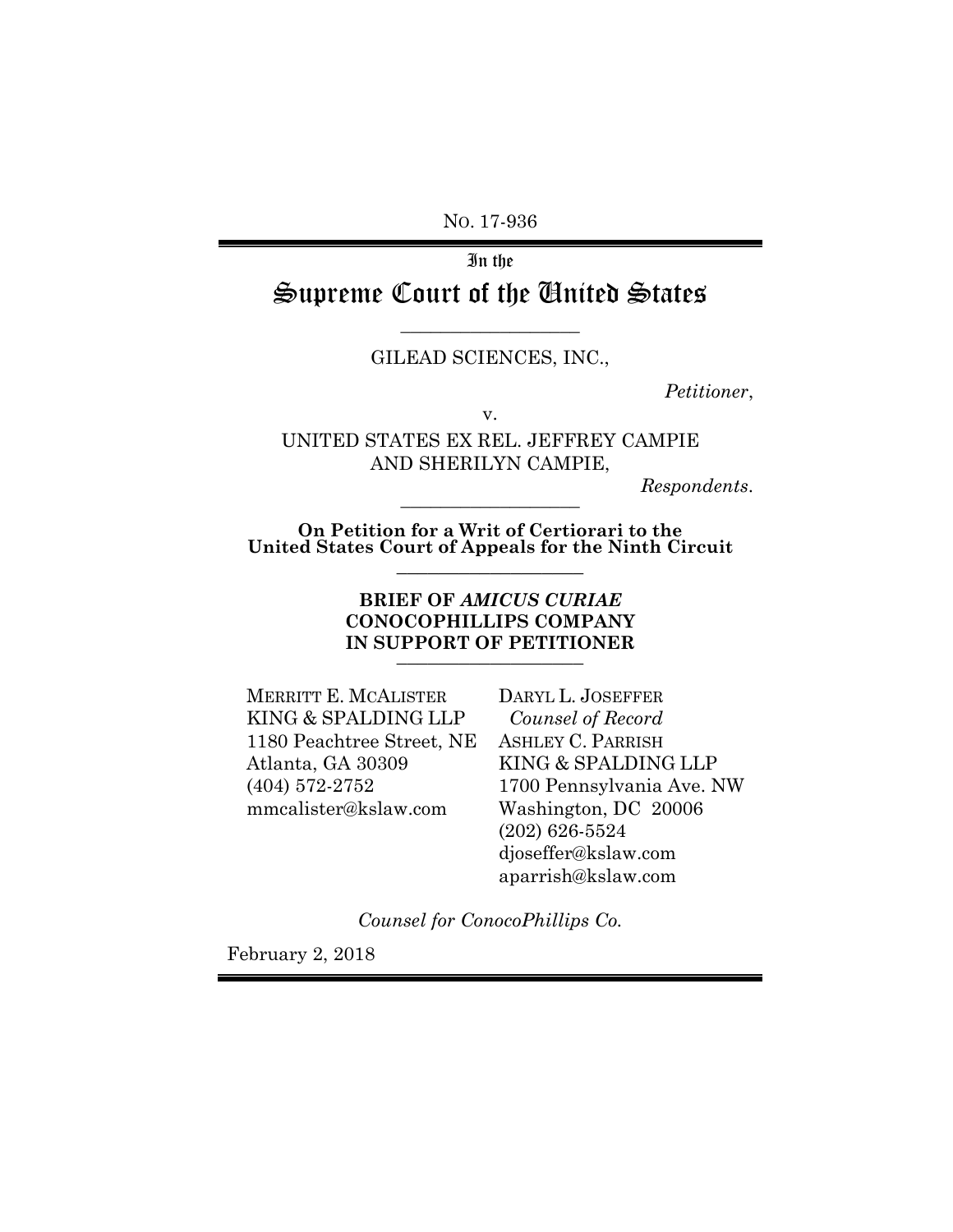# **TABLE OF CONTENTS**

| INTEREST OF AMICUS CURIAE1                                                                                                       |
|----------------------------------------------------------------------------------------------------------------------------------|
| INTRODUCTION AND SUMMARY OF                                                                                                      |
|                                                                                                                                  |
| I. Escobar's Materiality Standard Imposes A<br>Crucial Limit On The Scope Of The False                                           |
| II. Proper Enforcement Of The Materiality<br>Standard Is Especially Important In The<br>Context Of Heavily Regulated Industries5 |
| III. The Question Presented Deserves This                                                                                        |
|                                                                                                                                  |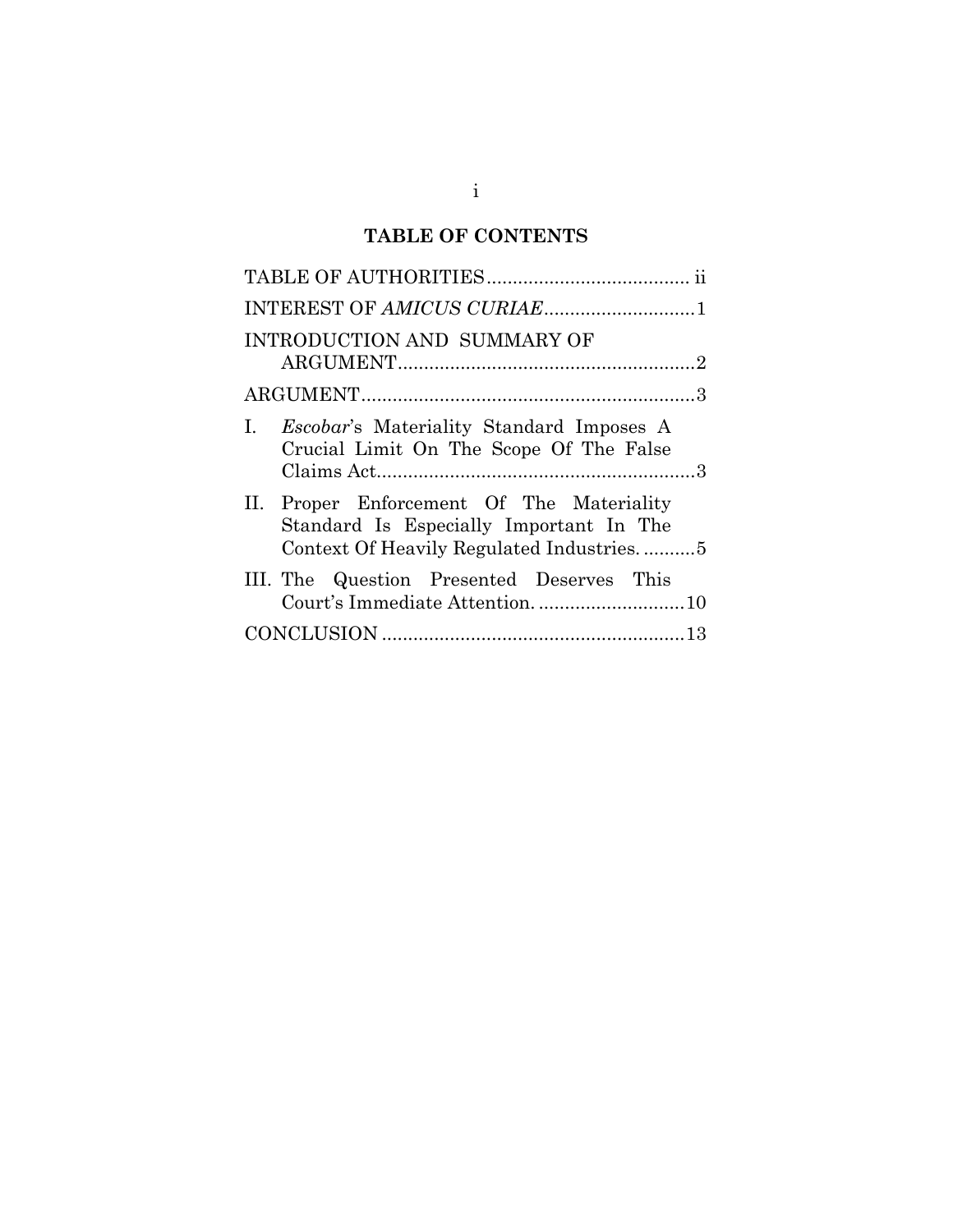## **TABLE OF AUTHORITIES**

### **Cases**

| Abbott v. B.P. Exploration & Prod., Inc.,                                                                       |
|-----------------------------------------------------------------------------------------------------------------|
| Amoco Prod. Co. v. Watson,                                                                                      |
| Devon Energy Corp. v. Kempthorne,                                                                               |
| In re Nat. Gas Royalties Qui Tam Litig.,                                                                        |
| Little v. ENI Petrol., Inc.,<br>No. CIV-06-120-M, 2009 WL 2424215                                               |
| United States ex rel. Harman v. Trinity Indus., Inc.,                                                           |
| United States ex rel. Koch v. Koch Indus., Inc.,<br>No. 91-CV-763-B, 1995 WL 812134                             |
| United States ex rel. Lamers v. City of Green Bay,                                                              |
| United States ex rel. Spay v. CVS Caremark Corp.,                                                               |
| United States ex rel. Thomas v. Black & Veatch<br>Special Projects Corp.,<br>820 F.3d 1162 (10th Cir. 2016)  12 |
| United States of America ex rel. Johnson<br>v. Shell Oil Co.,<br>33 F. Supp. 2d 528 (E.D. Tex. 1999)  6         |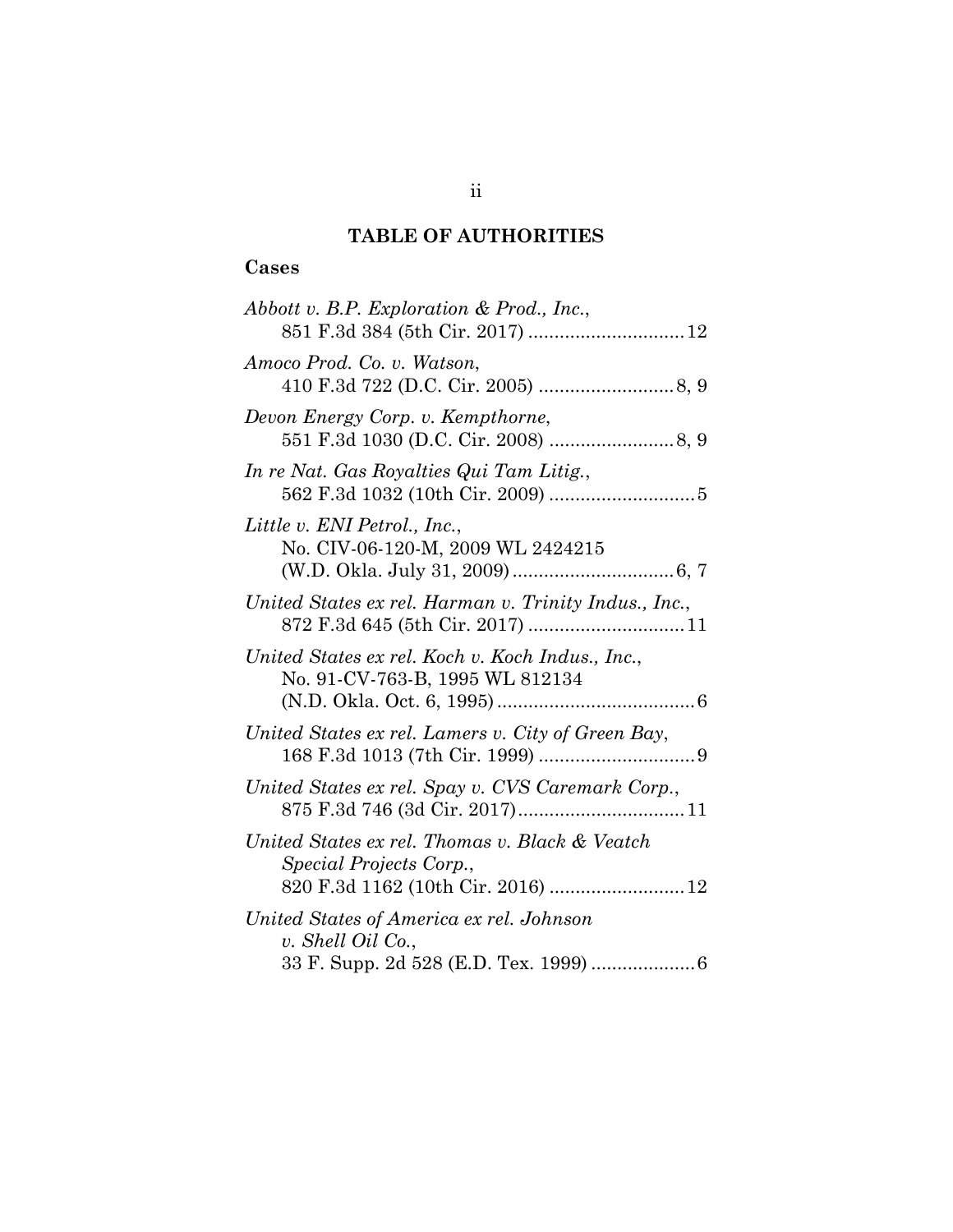| Universal Health Services, Inc. v. United States |  |  |
|--------------------------------------------------|--|--|
| ex rel. Escobar,                                 |  |  |
|                                                  |  |  |

# **Statutes**

# **Regulations**

# **Other Authority**

| The National Law Review.               |  |
|----------------------------------------|--|
| DOJ Releases its 2016 False Claims Act |  |
|                                        |  |

## iii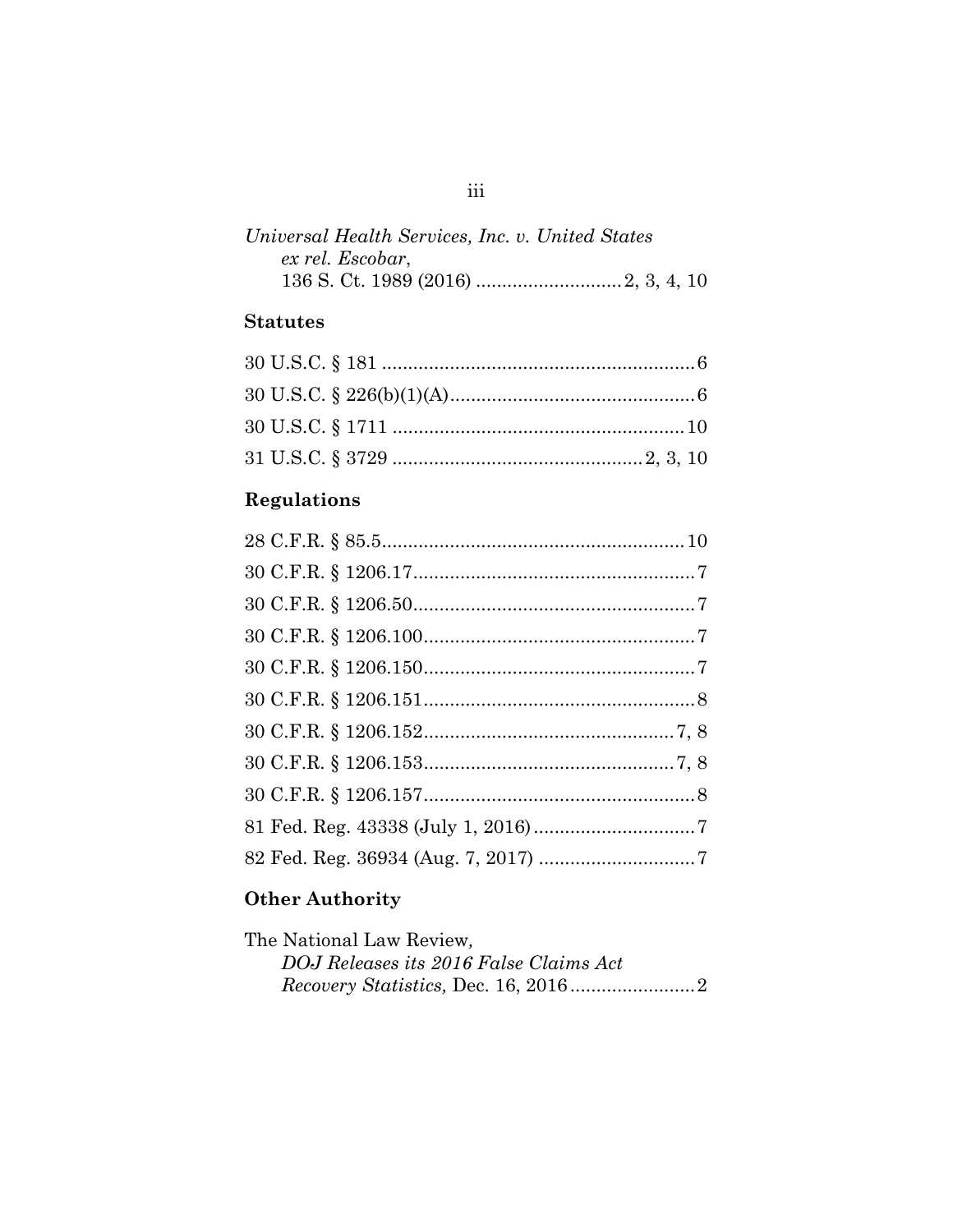| Sara Stefanini,<br>ConocoPhillips Settles with DOJ for \$105M, |
|----------------------------------------------------------------|
| U.S. Dep't of Justice,                                         |
| Fact Sheet—Significant False Claims Act                        |
| Settlements & Judgments: Fiscal Years                          |
|                                                                |
| U.S. Dep't of Treasury,                                        |
| Bureau of the Fiscal Service,                                  |
| 2015 Financial Report of the United States                     |
| Government, Federal Oil and Gas Resources 10                   |

iv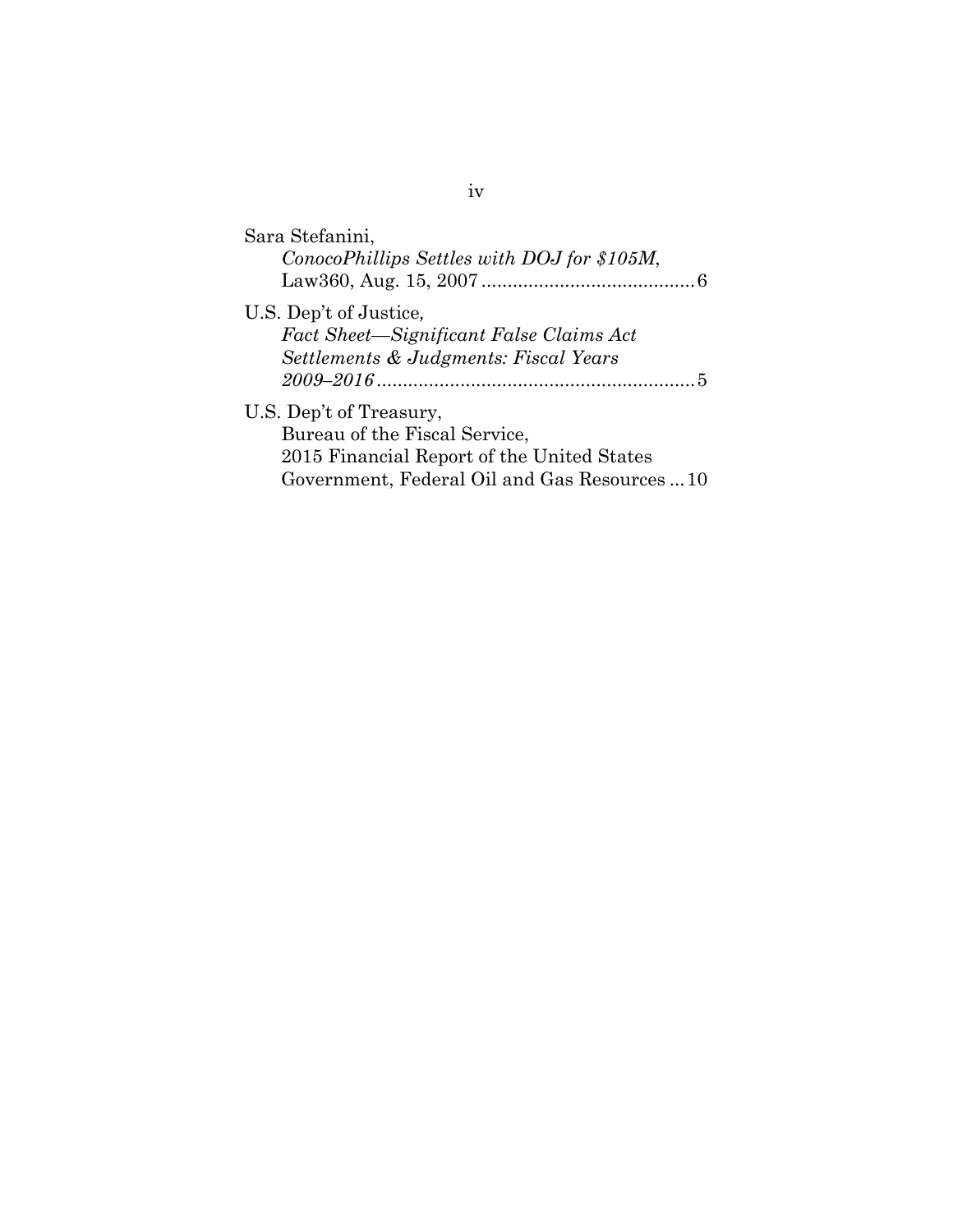#### **INTEREST OF** *AMICUS CURIAE***<sup>1</sup>**

*Amicus* ConocoPhillips Company is a leader in the oil and natural gas industry. It is the world's largest independent exploration and production company based on production and proved reserves. Oil and natural gas production from the lower 48 States represents ConocoPhillips's largest business segment based on production. ConocoPhillips is also Alaska's largest oil and gas producer. Given its significant U.S.-based operations, ConocoPhillips has been one of the largest owners of federal exploration leases and production leases in the country. Having defended claims for allegedly underpaid royalties on those leases under the False Claims Act, ConocoPhillips has a keen interest in the consistent and faithful application of the False Claims Act, including the application of its materiality standard.

 $\overline{a}$ 

<sup>1</sup> Pursuant to Supreme Court Rule 37.2, *amicus curiae* states that all parties, upon timely receipt of notice of intent to file this brief, have consented to its filing. Pursuant to Supreme Court Rule 37.6, counsel for *amicus curiae* state that no counsel for a party authored this brief in whole or in part, and no person other than *amicus curiae* or its counsel made a monetary contribution intended to fund the preparation or submission of this brief.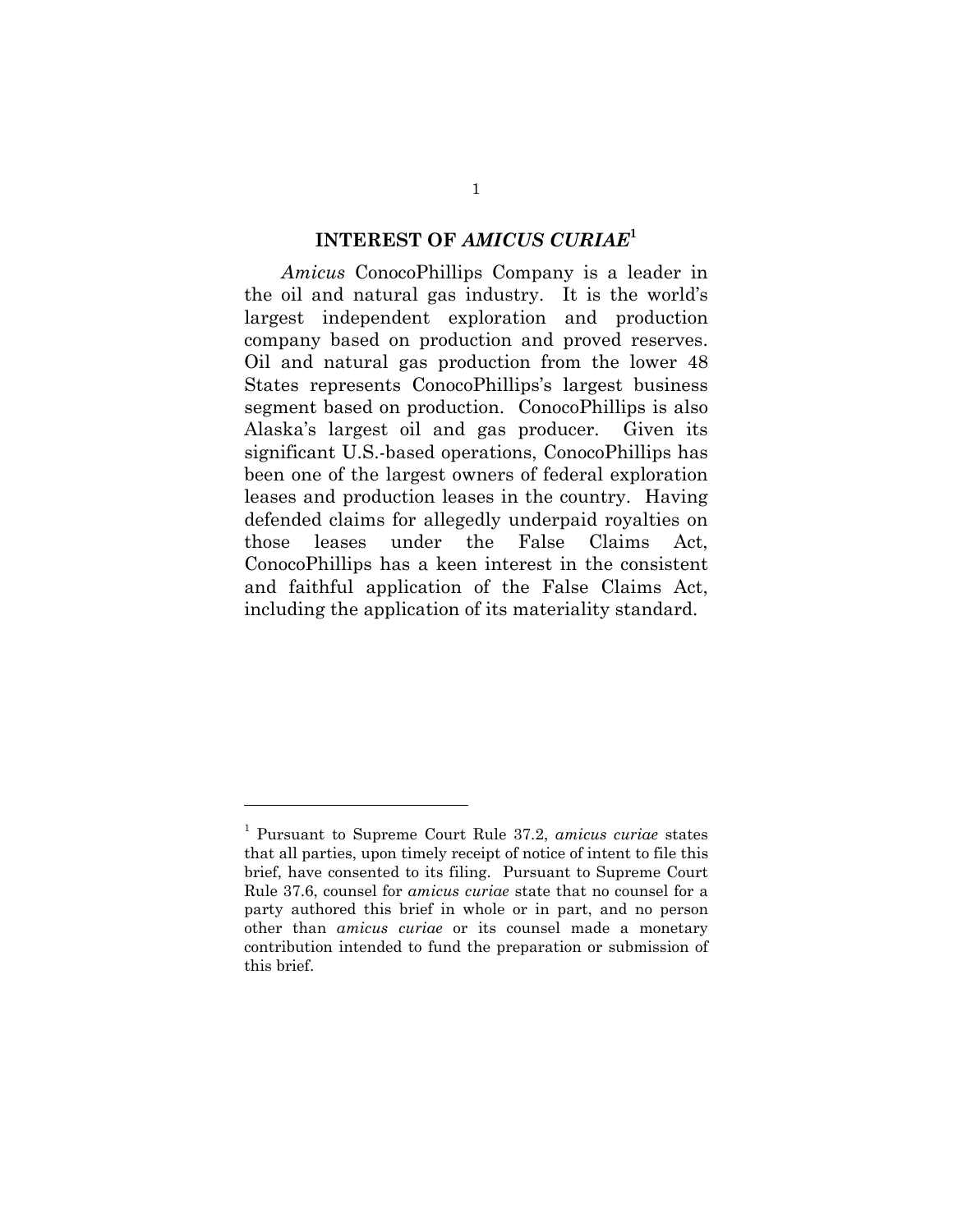### **INTRODUCTION AND SUMMARY OF ARGUMENT**

The Ninth Circuit's decision threatens to transform routine regulatory disputes into expensive, high-stakes litigation for treble damages and other penalties—and to do so in a wide swath of cases involving highly regulated industries. In *Universal Health Services, Inc. v. United States ex rel. Escobar*, this Court held that false certification of compliance with regulatory requirements is actionable under the False Claims Act, 31 U.S.C. § 3729 *et seq.*, only if the alleged misrepresentations were "material to the Government's payment decision." 136 S. Ct. 1989, 2002 (2016). The Ninth Circuit drained that standard of any force by permitting suits to proceed even when it is clear that the government continued to make payment with knowledge of the alleged misrepresentations.

These concerns are of great importance to every industry doing business with the United States, including especially highly regulated sectors like oil and gas. Since 2009, the Department of Justice has recovered almost \$35 billion from settlements and judgments arising under the False Claims Act. *See DOJ Releases its 2016 False Claims Act Recovery Statistics,* The National Law Review*,* Dec. 16, 2016, https://www.natlawreview.com/article/doj-releases-its -2016-false-claims-act-recovery-statistics. That staggering amount does not account for the extraordinary litigation costs companies incur in defending False Claims Act litigation. Relators are incentivized by rich bounties to look for any alleged regulatory misstep, no matter how insignificant, as a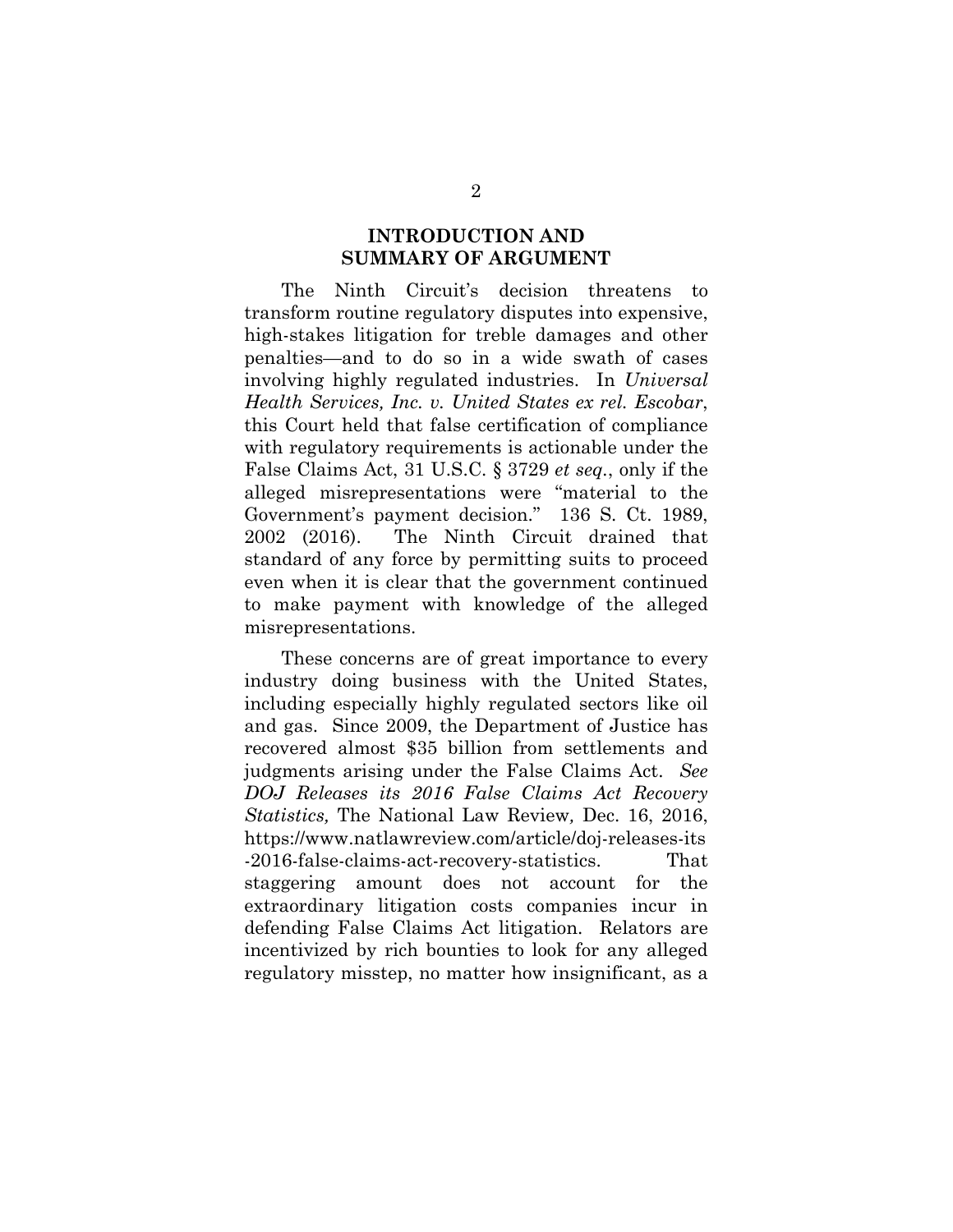basis for bringing suit. And in the context of highly regulated industries, such as oil and gas, there is no shortage of regulatory complexities that relators can exploit. Even though routine audits are the appropriate way to handle such disputes, extraordinary litigation costs—and the prospect of crushing liability for treble damages and civil penalties—force many defendants to settle even the most dubious claims.

#### **ARGUMENT**

### **I.** *Escobar***'s Materiality Standard Imposes A Crucial Limit On The Scope Of The False Claims Act.**

The False Claims Act imposes substantial penalties on those who knowingly defraud the federal government by submitting materially false claims for payment. 31 U.S.C. § 3729 *et seq.* This case involves an attempt to proceed on a theory of liability known as "implied false certification." Pet. App. 18a–19a. Under that theory, "when a defendant submits a claim, it impliedly certifies compliance with all conditions of payment. But if the claim fails to disclose the defendant's violation of a material statutory, regulatory, or contractual requirement, so the theory goes, the defendant has made a misrepresentation that renders the claim 'false or fraudulent' under § 3729(a)(1)(A)." *Escobar*, 136 S. Ct. at 1995.

In *Escobar*, the Court approved the implied false certification theory but with an important safeguard: to support liability, "[a] misrepresentation about compliance with a statutory, regulatory, or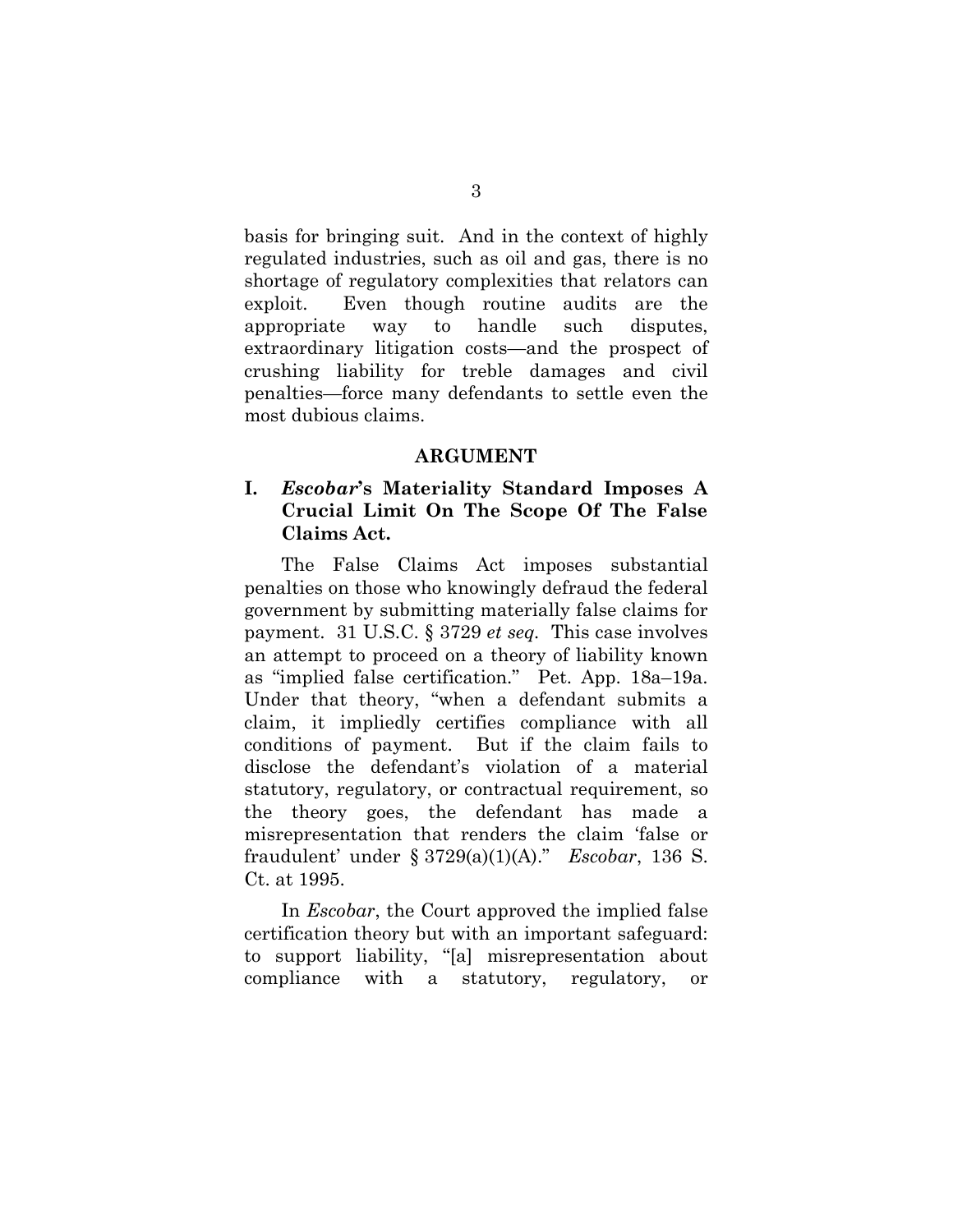contractual requirement must be *material* to the Government's payment decision in order to be actionable under the False Claims Act." *Id.* at 1996. Because of the financial incentives for whistleblowers to pursue *qui tam* litigation, a "rigorous materiality requirement" is essential to protect against abuse. *Id*.

The *Escobar* materiality standard is not "too fact intensive for courts to dismiss False Claims Act cases on a motion to dismiss or at summary judgment." *Id.* at 2004 n.6. Where noncompliance with a regulatory requirement is "minor or insubstantial," that noncompliance is immaterial to the government's payment decision. *Id.* at 2003. The government's conduct is also relevant. "[I]f the [g]overnment pays a particular claim in full despite its actual knowledge that certain requirements were violated, that is very strong evidence that those requirements are not material." *Id.* at 2003–04.

The Ninth Circuit's decision below disregards the important guardrails that *Escobar* erected. As the petition explains, it also created a circuit split on an important, recurring question. This Court should therefore grant review to clarify this important area of law. A district court should dismiss a claim under the False Claims Act when the government has continued to approve and pay claims even after learning of alleged regulatory infractions. Pet. 19– 20.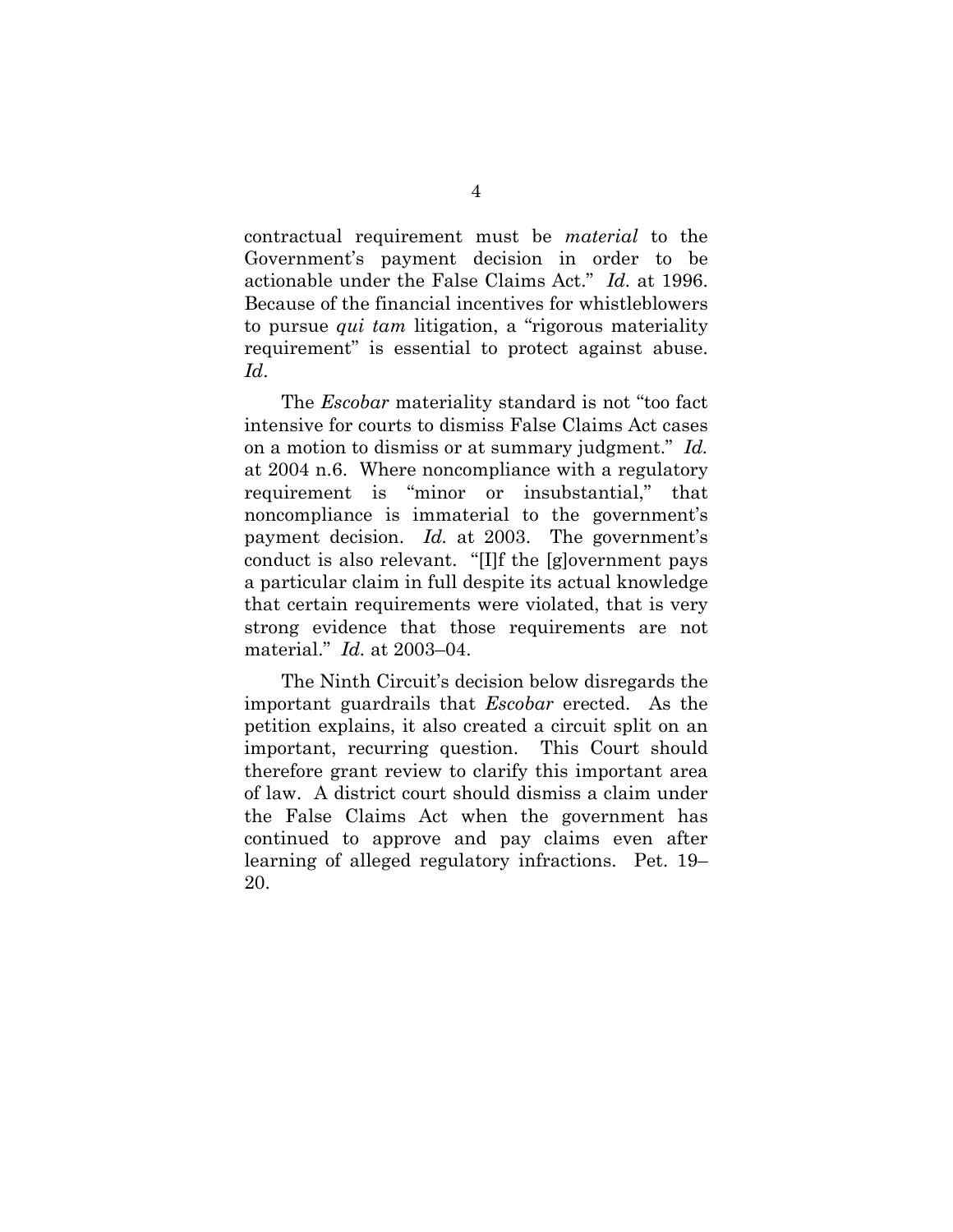### **II. Proper Enforcement Of The Materiality Standard Is Especially Important In The Context Of Heavily Regulated Industries.**

The government's knowledge of an alleged regulatory violation is often an important threshold issue in False Claims Act litigation. A robust materiality standard that focuses on the *government's* knowledge, as opposed to the scienter element's focus on the defendant's state of mind, enables claims under the False Claims Act to be tested at the motion-to-dismiss stage. That testing is especially important in cases involving heavily regulated industries, where regulatory disagreements often arise and are frequently known to the government.

The petition describes the Food and Drug Administration's regulations governing Gilead Sciences as a pharmaceutical manufacturer. Pet. 23– 24. The concerns that arise in that context apply with equal force to other industries subject to significant federal oversight, including the oil and gas industry. Indeed, over the past decade, the oil and gas industry has faced increased litigation under the False Claims Act. *See, e.g.,* Department of Justice*, Fact Sheet—Significant False Claims Act Settlements & Judgments: Fiscal Years 2009–2016*, https://www.justice.gov/opa/press-release/file/918366/ download*.* Litigation has largely involved the complex regulatory scheme governing the calculation of royalties owed for production of oil and gas from federal and Indian lands. *See, e.g.*, *In re Nat. Gas Royalties Qui Tam Litig.*, 562 F.3d 1032, 1037 (10th Cir. 2009); *United States of America ex rel. Johnson*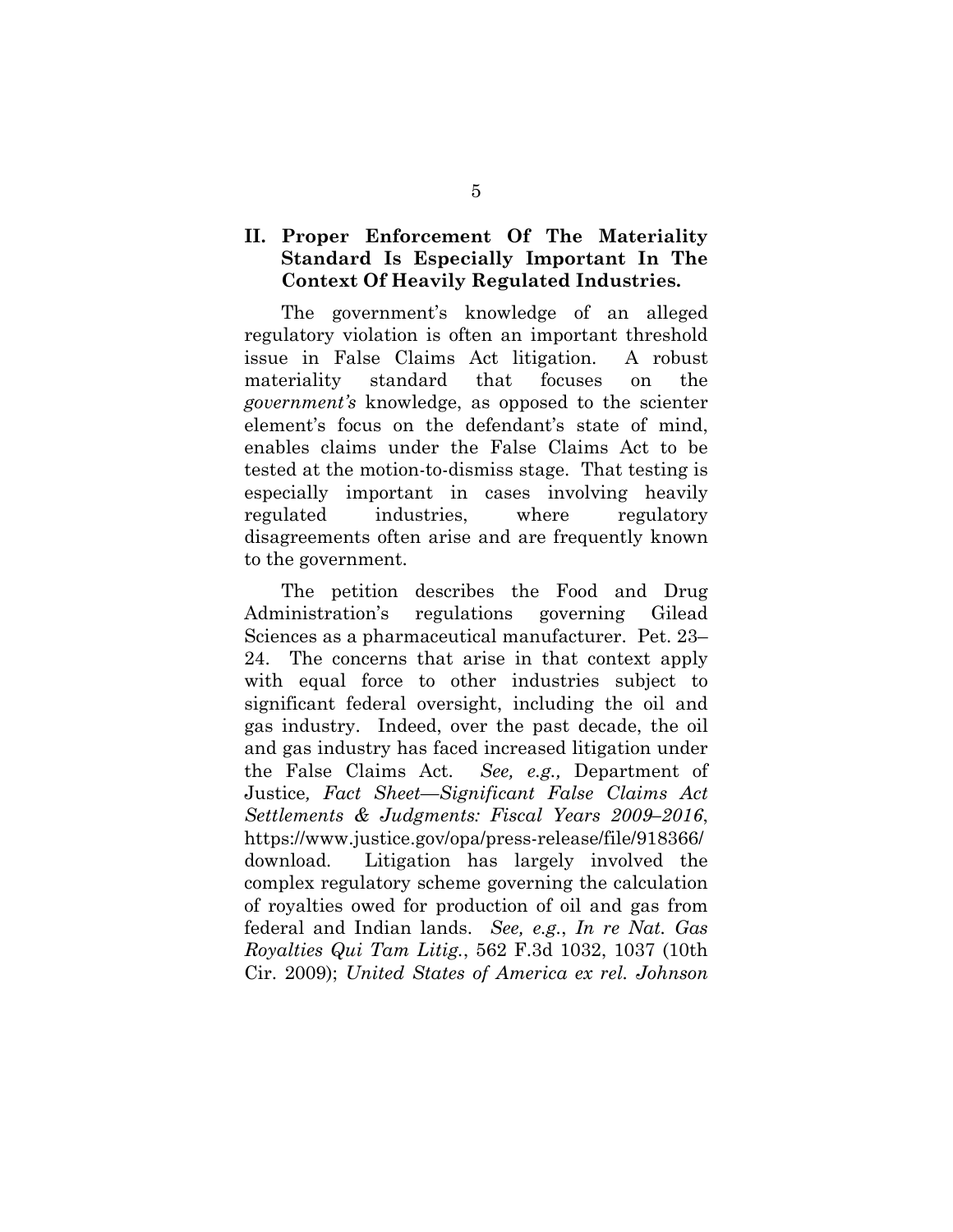*v. Shell Oil Co.*, 33 F. Supp. 2d 528, 531 (E.D. Tex. 1999); *United States ex rel. Koch v. Koch Indus., Inc.*, No. 91-CV-763-B, 1995 WL 812134, at \*1 (N.D. Okla. Oct. 6, 1995); *Little v. ENI Petrol., Inc.*, No. CIV-06- 120-M, 2009 WL 2424215, at \*1 (W.D. Okla. July 31, 2009).

That litigation has ensnared ConocoPhillips. For instance, in 2007, a ConocoPhillips subsidiary paid \$105 million to settle claims that it had underpaid natural gas royalties by purportedly claiming overly high deductions for the cost of transporting and treating gas. *See* Sara Stefanini, *ConocoPhillips Settles with DOJ for \$105M*, Law360, Aug. 15, 2007, https://www.law360.com/articles/32645/conocophillips -settles-with-doj-for-105m. At all times, however, the subsidiary had fully disclosed to the government the manner in which it calculated the royalties. *Id.* 

Not only does the government know how oil and gas companies calculate royalty payments, its complex regulations are apt to produce good-faith disagreements. Those disagreements could become fertile ground for unchecked abuse if the Ninth Circuit's misguided approach to the False Claims Act's materiality requirement is not corrected.

The Mineral Leasing Act, 30 U.S.C. § 181 *et seq.* (2000), generally governs the extraction of natural resources from government land. Under that Act, the producer-lessee pays the government-lessor "a royalty at a rate of not less than 12.5 percent in amount or value of the production removed or sold from the lease."  $30 \text{ U.S.C. } \S 226(b)(1)(A)$ . Implementing this provision, the Secretary of Interior has promulgated numerous regulations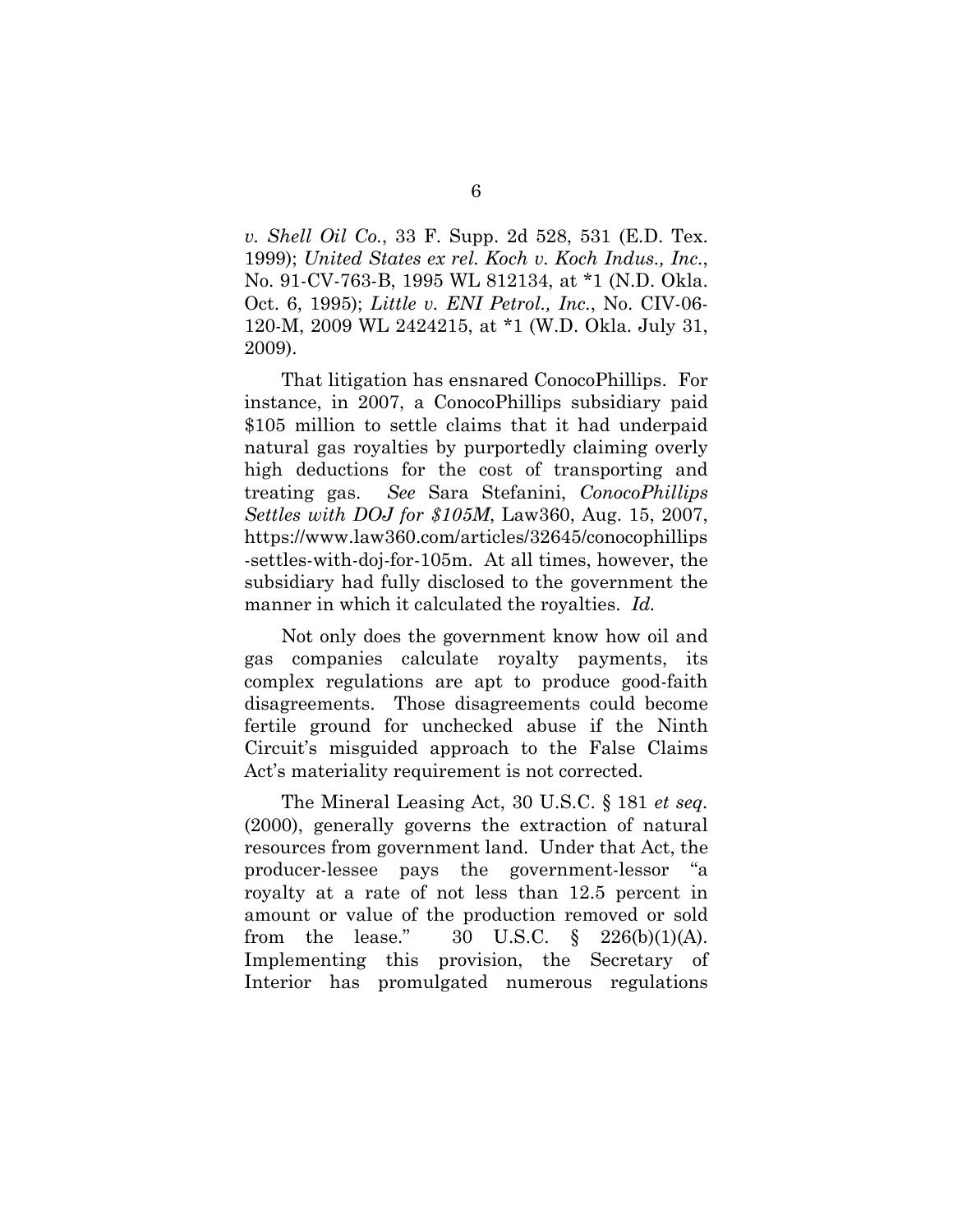related to the calculation of royalties, with separate regulations addressing the calculation of royalty payments for Indian oil, 30 C.F.R. §§ 1206.50– 1206.65; federal oil, 30 C.F.R. §§ 1206.100–1206.120; federal gas, 30 C.F.R. § 1206.150–1206.160; and Indian gas, 30 C.F.R. §§ 1206.17–1206.181. In 2016, the Office of Natural Resources Revenue promulgated replacement regulations in hopes of providing "greater simplicity, certainty, clarity, and consistency in product valuation." 81 Fed. Reg. 43338 (July 1, 2016). But they failed to accomplish that objective and the government recently repealed them, reinstating the preexisting regulatory requirements. *See* 82 Fed. Reg. 36934 (Aug. 7, 2017).

The regulations are not easy to follow or apply. Take, for example, the regulations governing the calculation of royalties for natural gas production, which are similar to those that apply when calculating royalties for production of oil from federal lands. *See* 30 C.F.R. §§ 1206.100–1206.120. As a general matter, the government "can take royalties as cash payments based on the value of production (royalties in value) or can take payments in shares of the production itself (royalties in kind)." *Little*, 2009 WL 2424215, at \*1. Either way, the lessee is responsible for calculating the payment, which the Office of Natural Resources Revenue audits. *Id.* Valuation standards depend on whether gas is processed or unprocessed, *see* 30 C.F.R. §§ 1206.152, 1206.153, but, as a general matter, the "value of production" should be no less "than the gross proceeds accruing to the lessee for lease production" minus certain allowable deductions. 30 C.F.R. § 1206.152(h) (2016); *see also Amoco Prod. Co. v.*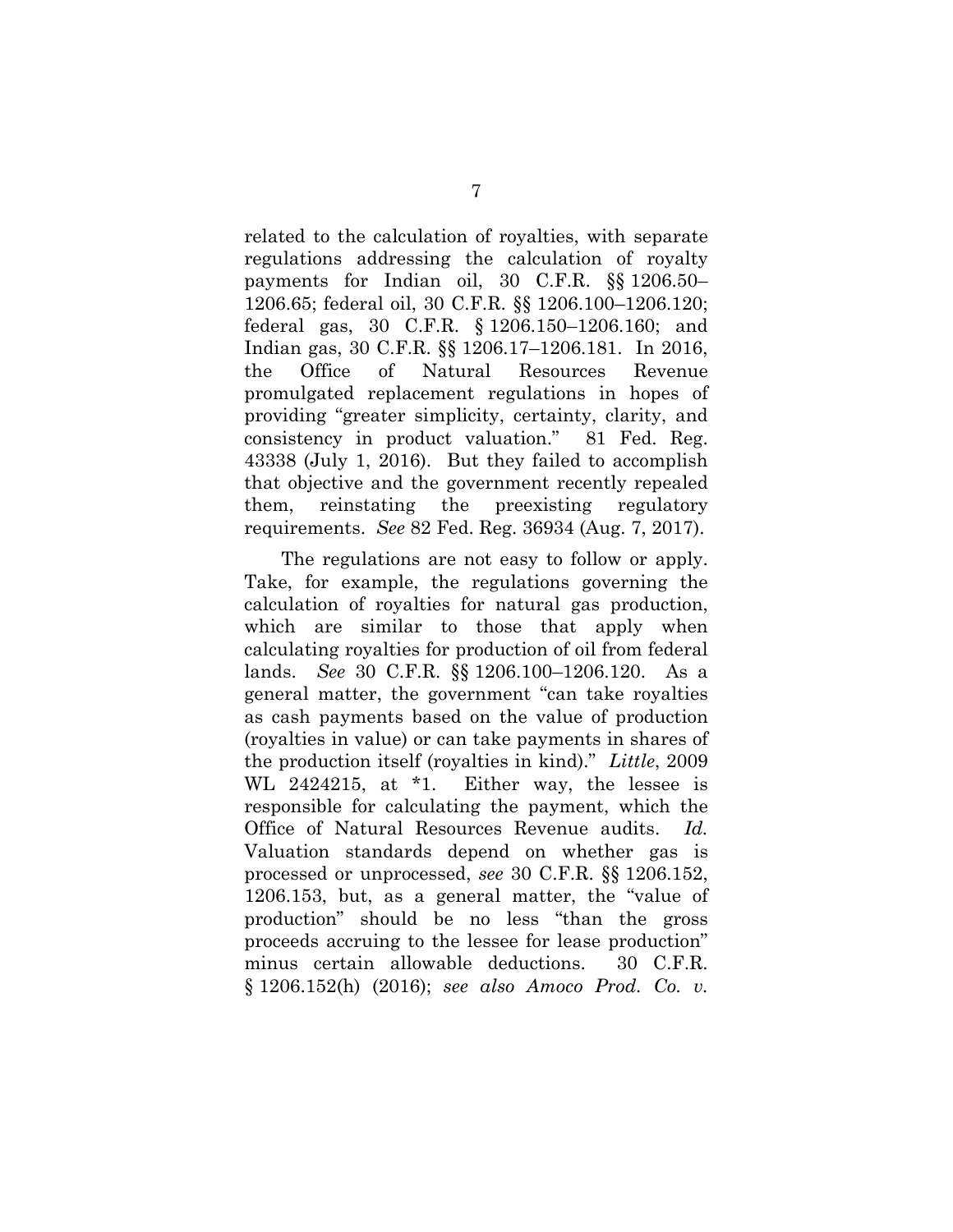*Watson*, 410 F.3d 722, 725 (D.C. Cir. 2005), *aff'd sub nom.*, *BP Am. Prod. Co. v. Burton*, 549 U.S. 84 (2006).

Litigation has often arisen over this "elaborate array of statutes and rules." *Amoco Prod. Co.*, 410 F.3d at 725. When calculating "gross proceeds," the Mineral Leasing Act "require[s] lessees to put the gas into marketable condition at no cost to the United States—the so-called 'marketable condition rule.'" *Devon Energy Corp. v. Kempthorne*, 551 F.3d 1030, 1033 (D.C. Cir. 2008); *see also* 30 C.F.R. § 1206.152(i) (governing unprocessed gas); 30 C.F.R. § 1206.153(i) (governing processed gas). "Marketable condition" is defined, in turn, as "lease products which are sufficiently free from impurities and otherwise in a condition that they will be accepted by a purchaser under a sales contract typical for the field or area." 30 C.F.R. § 1206.151. If, however, a lessee sells "unmarketable" gas at a lower price, the gross proceeds are "increased to the extent that the gross proceeds have been reduced because the purchaser, or any other person, is providing certain services" to put the gas in the marketable condition. 30 C.F.R. § 1206.152(i).

When the gas produced under a lease is sold in a remote market (as it often is), a lessee may deduct from its gross proceeds its actual costs of transporting the gas from the wellhead to the point of sale. 30 C.F.R. § 1206.157(a)-(b). This "transportation allowance" is defined as "an allowance for the reasonable, actual costs of moving [gas] to a point of sale or delivery off the lease . . . or away from a processing plant." 30 C.F.R. § 1206.151.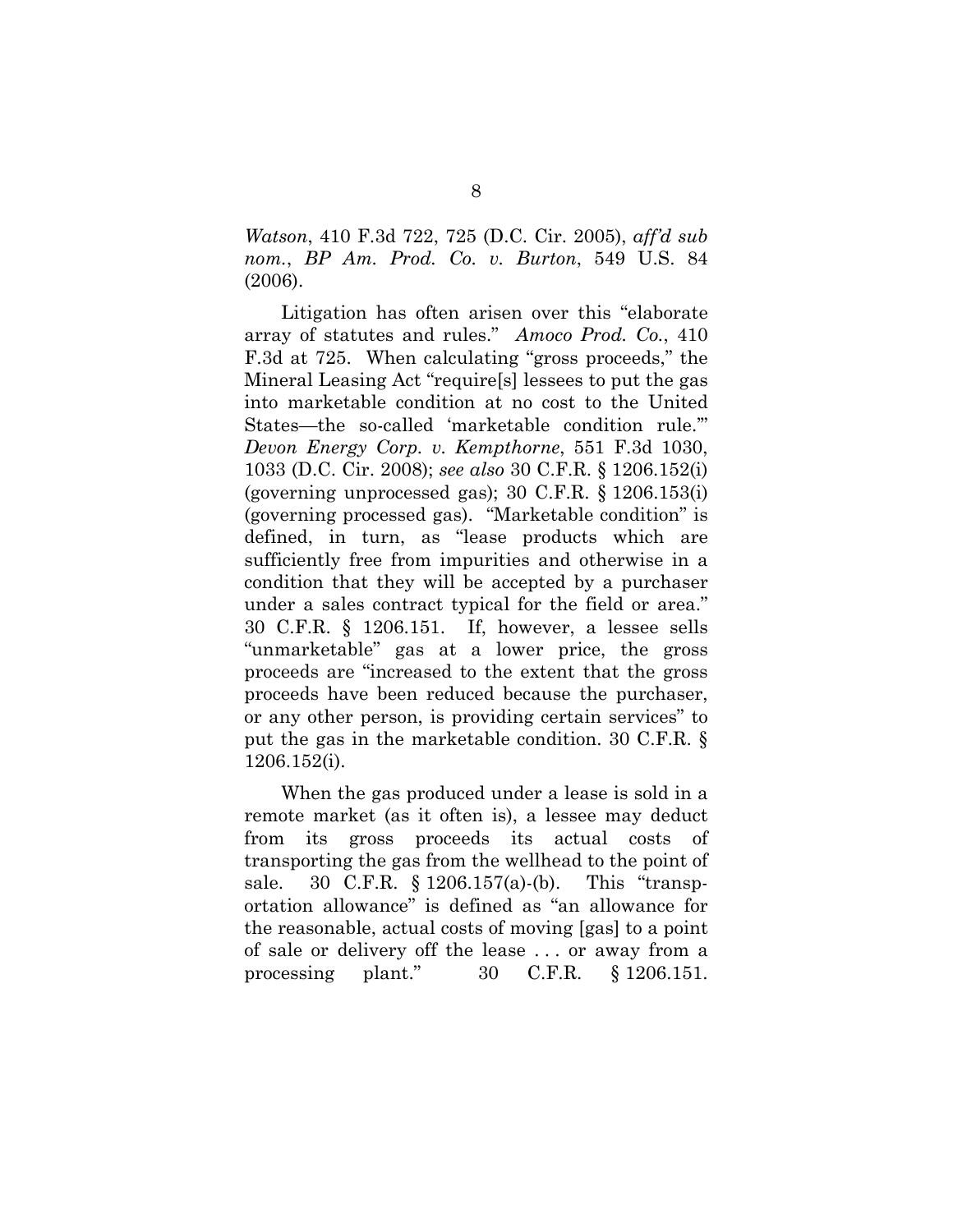Unsurprisingly, disputes have arisen over how to deduct and calculate the transportation allowance, including the costs for compression services required for transportation. *See, e.g.*, *Devon Energy*, 551 F.3d 1030.

Disputes have also arisen over what it means to place production into "marketable condition," and whether the government understands "marketable condition" to refer to untreated gas at the wellhead or treated gas utilized in a distant area. *Amoco Prod. Co.*, 410 F.3d at 729. Whether one imposes a geographical restriction on "marketable condition" impacts the complex interplay between deductions for transportation costs (permissible) and for placing gas in "marketable condition" (impermissible). The government has issued varying—and indeed opposing—guidance interpreting its regulations. *Id.* at 728–30 (describing agency's evolving positions).

Unless *Escobar* is applied faithfully and consistently, good-faith regulatory disagreements over these and many other regulatory requirements could become an easy basis for opportunistic relators to file litigation under the False Claims Act. Where government regulation is extensive, there are limitless opportunities to identify and argue over purported regulatory foot faults. But the False Claims Act "is not an appropriate vehicle for policing technical compliance with administrative regulations." *United States ex rel. Lamers v. City of Green Bay*, 168 F.3d 1013, 1020 (7th Cir. 1999). *Escobar*'s materiality standard is a critical safetyvalve for ensuring that the False Claims Act does not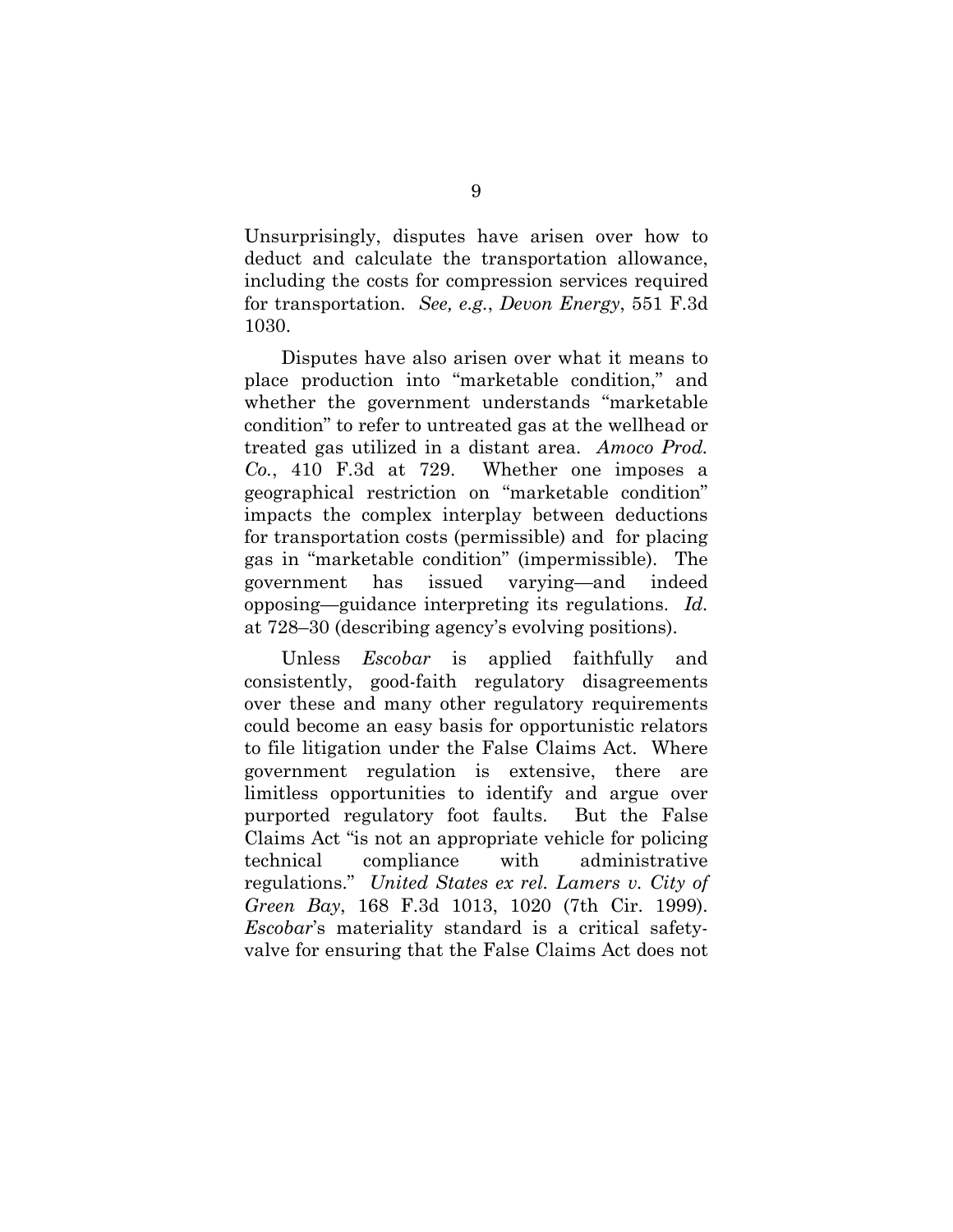extend so far as to "punish<sup>[]</sup> garden-variety ... regulatory violations." *Escobar*, 136 S. Ct. at 2003.

### **III. The Question Presented Deserves This Court's Immediate Attention.**

The potential impact of the Ninth Circuit's wayward decision is staggering—especially as applied to the oil and gas industry. Under the False Claims Act, a defendant found liable for submitting a material "false claim" to the government must pay civil penalties of between \$10,957 and \$21,916 *per claim*, 28 C.F.R. § 85.5, and treble damages on the government's actual loss, 31 U.S.C. § 3729(a). In 2015, the government projected its present value of future federal royalty receipts from oil and gas reserves to be more than \$63 billion. *See* 2015 Bureau of the Fiscal Service, U.S. Dep't of Treasury, 2015 Financial Report of the United States Government, Federal Oil and Gas Resources, https:// www.fiscal.treasury.gov/fsreports/rpt/finrep/finrep15/ supp info/fr supplement oilandgas.htm. Even if a whistleblower claimed underpayment on only 1% of royalties owed, the industry could be facing nearly \$2 billion in treble damages alone—to say nothing of penalties that would accrue on each royalty owed.

Where systems already exist to oversee and enforce regulatory noncompliance, it is especially important to police expansive False Claims Act liability theories. In the context of royalty payments, for example, the Office of Natural Resources Revenue performs routine audits of the calculation of payments. *See* 30 U.S.C. § 1711(a), (c). And where compliance issues implicate public safety concerns, courts have reasonably presumed that the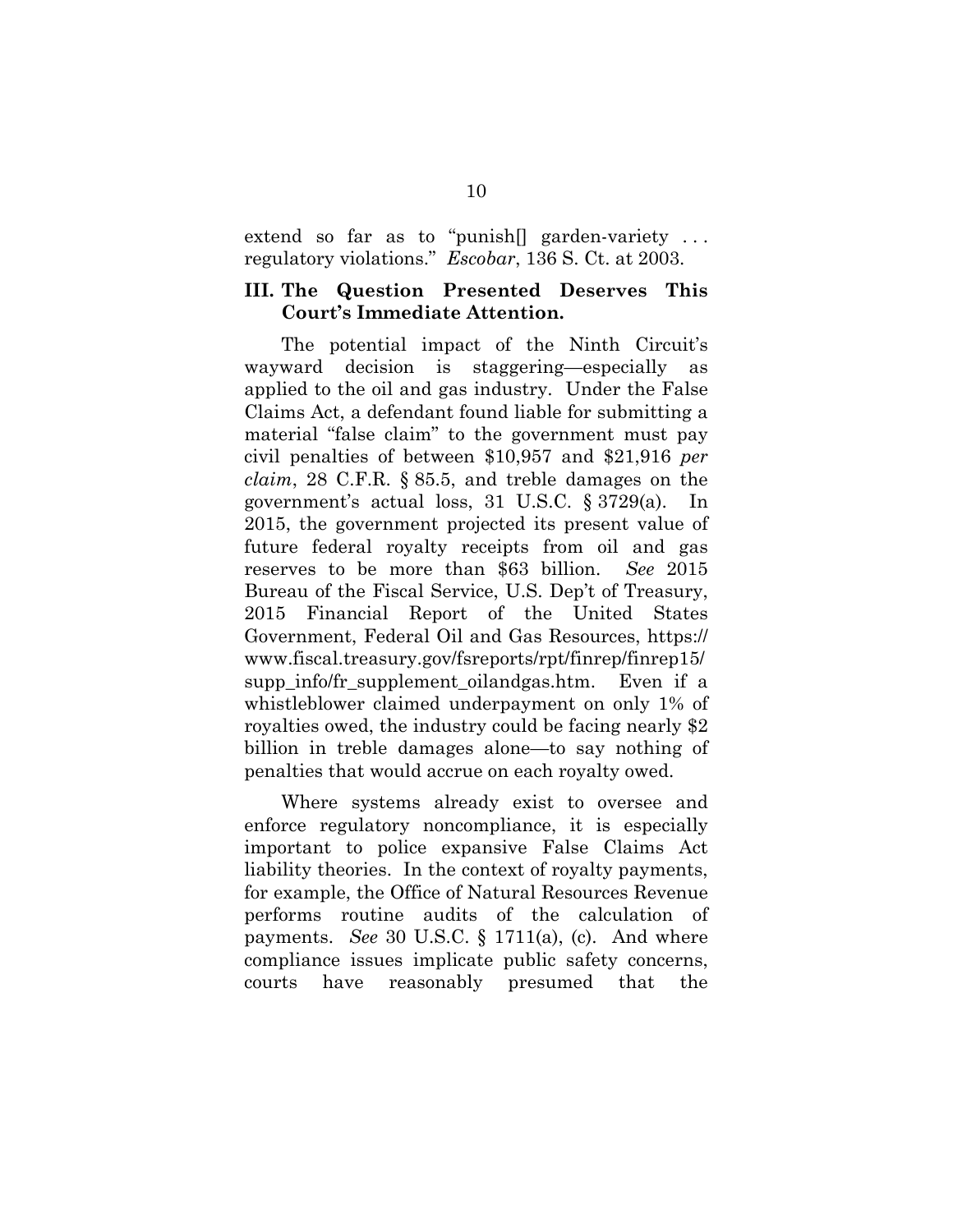government will act quickly to address material regulatory violations. *See United States ex rel. Harman v. Trinity Indus., Inc.*, 872 F.3d 645, 663 (5th Cir. 2017). In this setting, the government's decision to pay for goods or services without objecting to circumstances known to exist (through either routine audits or other means) should be conclusive evidence that the alleged violation is immaterial.

Regulators, not private litigants, are best suited to resolve compliance issues. *See* Pet. 23–24 (discussing importance of leaving regulatory decision to the FDA). The Ninth Circuit's decision below pays no heed to regulatory systems already in place to address potential noncompliance with complex regulations. To the contrary, the decision "dangerously transfers regulatory authority from expert agencies to private litigants." Pet. 23. A defendant could be subject to treble damages and enormous penalties for alleged underpayments that a routine audit would have addressed—just as Congress intended the audit to do. *See United States ex rel. Spay v. CVS Caremark Corp.*, 875 F.3d 746, 765 (3d Cir. 2017) ("[A]t base, this case appears to be nothing more than an effort to convert an unprofitable private audit . . . into a successful recovery of funds under the guise of a *qui tam* action."). That makes early resolution of meritless claims, including on motions to dismiss under *Escobar*, essential.

For the oil and gas industry, concerns over expansive False Claims Act theories are particularly great as the government expands opportunities for oil and gas production onshore and offshore across the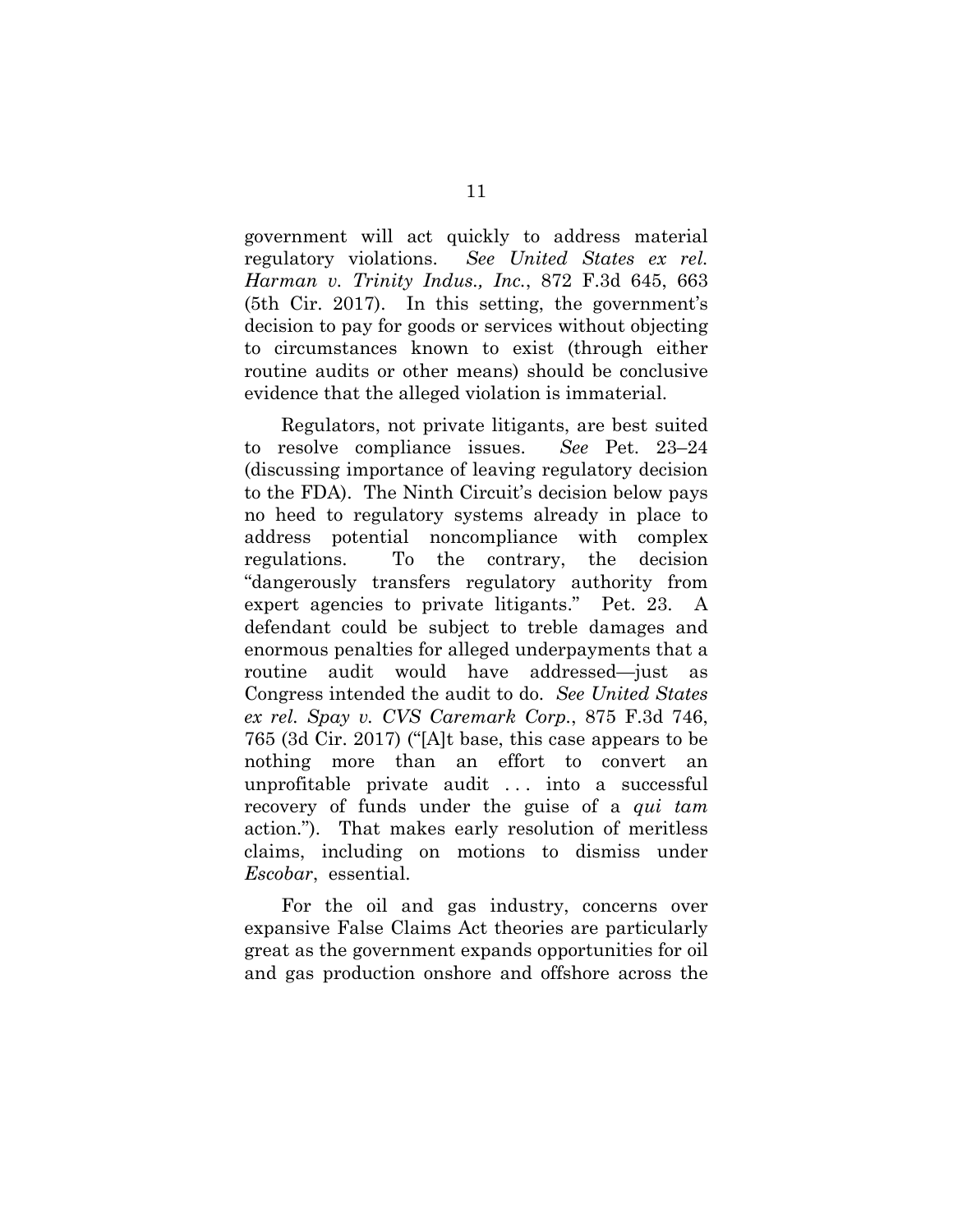United States. Undoubtedly new compliance issues will emerge that opportunistic relators might employ. For example, the Ninth Circuit's decision may invite relators to disrupt politically controversial projects related to the expansion of opportunities to produce and explore oil in Alaska. Private parties are likely to pursue litigation in Alaska or in other States within the Ninth Circuit to take advantage of the Ninth Circuit's watered-down materiality standard a standard that now conflicts sharply with the standards applied in the Fifth and Tenth Circuits, where oil-and-gas False Claims Act cases have most often been filed. *See* Pet. 17–18 (discussing *Abbott v. B.P. Exploration & Prod., Inc.*, 851 F.3d 384, 388 (5th Cir. 2017) and *United States ex rel. Thomas v. Black & Veatch Special Projects Corp.*, 820 F.3d 1162, 1165–66, 1168 (10th Cir. 2016)).

Unchecked liability under the False Claims Act is a threat to every industry doing business with the federal government. This Court should grant the petition to ensure that lower courts do not erode that standard.